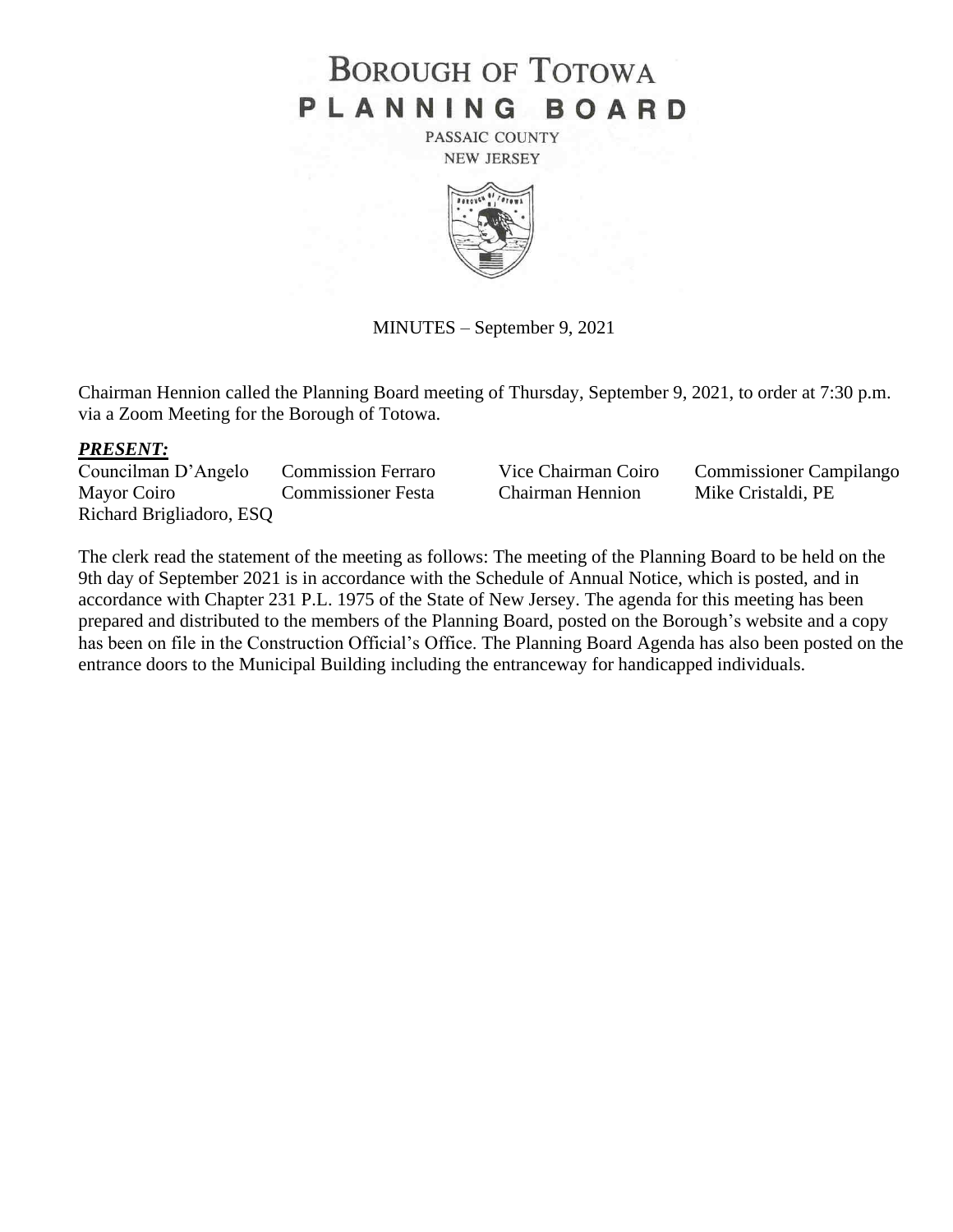*ITEM #1* 201 Maltese Drive **Outdoor Storage Outdoor Storage** 

Bobcat of North Jersey Block 170.02 – Lot 1 Amended Plan Approval

John Testa, Esq. and Alan Campbell, P.E., L.S appeared requesting Preliminary and Final Site Plan Approval, as well as ancillary "c" variance relief. The Applicant seeks approval to locate a prefabricated pole barn on the site. The pole barn is 35 feet by 80 feet or approximately 2,800 square feet in area.

Mr. Campbell confirmed that the pole barn is a prefabricated structure approximately 35 feet by 80 feet in size and approximately 26 feet 8 inches in height to the ridge line of the roof of the structure. Mr. Campbell also provided an overview of the site. He testified that the site is approximately 2.5 acres in area and is in the I-3 Zone. It is the Applicant's intent to locate a prefabricated storage building in the rear left side of the lot. He indicated that this area of the lot is adjacent to Borough property.

Mr. Campbell also testified that the location of the prefabricated pole barn on the lot would have ready access to drainage structures. He also confirmed that there would be no adverse impact to isolated wetlands which are located on Lot 2 in Block 170.02 which is an adjoining lot. Furthermore, Mr. Campbell represented that the Applicant is not violating the 50-foot wetlands transition area limit line regarding the installation of the pole barn. Mr. Campbell also testified that the building would have a concrete floor and would contain dry storage items. Furthermore, all setbacks are complied with. Mr. Campbell represented that the Applicant requires "c" variance relief regarding impervious coverage inclusive of building and pavement where 45% is permitted, 59.32% is existing and will now be increased to 61.86%.

PLANNING BOARD MEETING<br>MINUTES CONTINUED<br>PAGE 2 MINUTES CONTINUED

Mr. Ryan is the President of Bobcat of North Jersey, he supplemented the testimony of Mr. Campbell and indicated that the prefabricated building would not contain a heating system, nor would the structure have air conditioning. Furthermore, the building would be used for dry storage which Mr. Ryan characterized further as containing items such as overflow parts, filters, and parts for machinery. He further indicated that the building would be green and silver in color like the existing Bobcat building on the site.

A motion was offered by Commissioner Campilango and seconded by Commissioner Festa to open the public portion of the meeting.

All in Favor …… 7-0

## NO PUBLICE TO BE HEARD

A motion was offered by Commissioner Campilango and seconded by Commissioner Festa to open the public portion of the meeting.

All in Favor …… 7-0

A motion was offered by Commissioner Campilango and seconded by Commissioner Festa to approve the preliminary and final site plan, as well as ancillary "c" variance relief as presented. This approval is subject to and contingent upon the following conditions and will be memorialized in a Resolution at a future date:

1. The construction of internal partitions, exits, entrances and fire safety devices are subject to and require the approval of the fire sub-code official, the fire inspector, and the building inspector.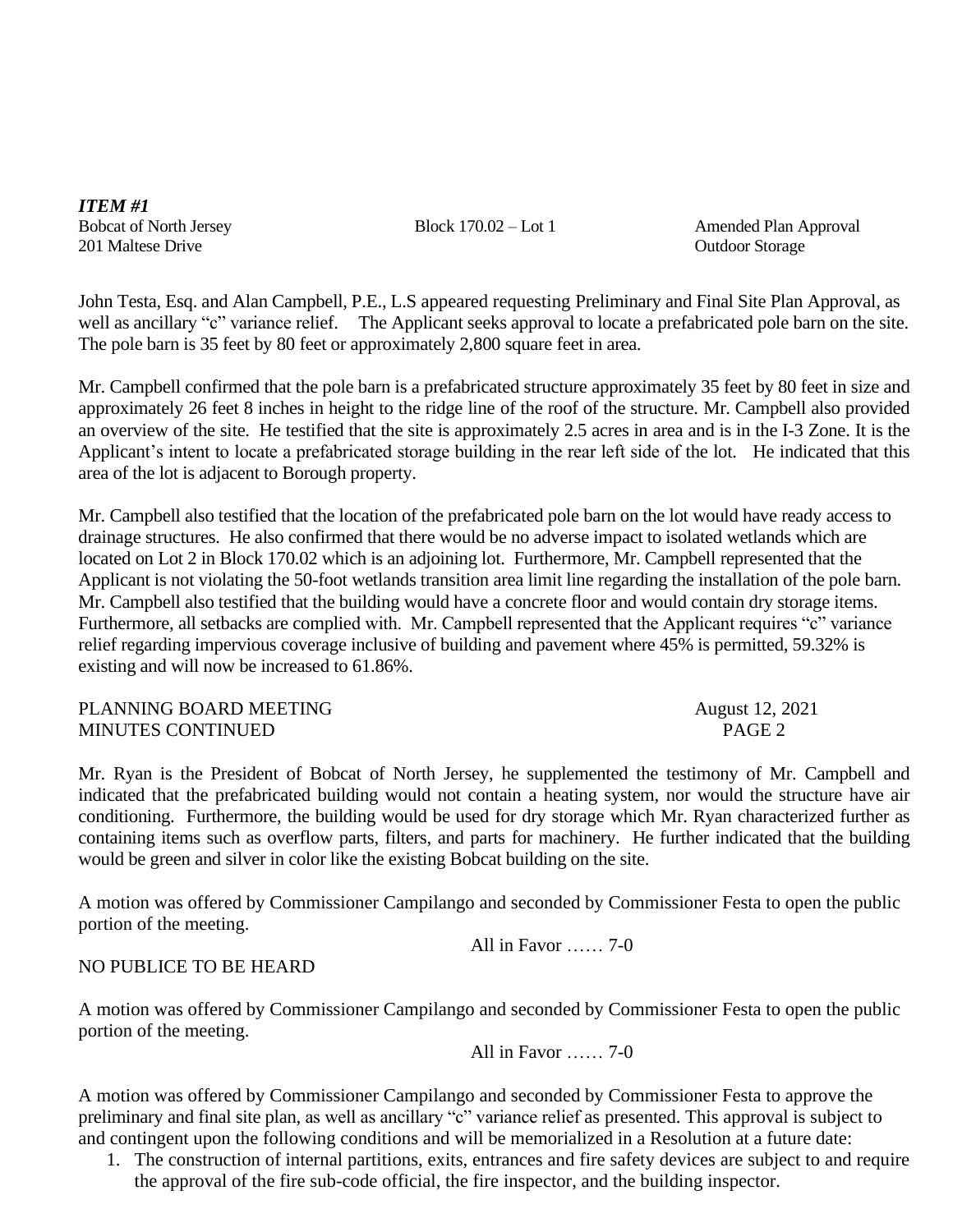2. The Applicant opening and maintaining an escrow account with the Borough of Totowa and keeping the account current with sufficient funds for professional inspection and review fees. Seven agreed to a roll call vote… 7-0

*ITEM #2*

In-N-Out Express Block 32 – Lot 6 Site Plan Approval 154 Union Blvd. Certificate of Occupancy

Harold P. Cook, III, Esq and Mr. Kunal Shah appeared requesting the approval for occupancy to operate a convenience store at this location. The convenience store will sell lottery tickets as well as other items including, but not limited to, snacks, cigarettes, coffee, ice bags and cold beverages. No hot food or sandwiches items will be sold on the premises.

Mr. Shah indicated that the anticipated hours of operation are 6:00 a.m. to 10:00 p.m. seven days per week. The Applicant also represents that there will be on-site parking for fifteen cars. Furthermore, Mr. Shah testified that the store would receive approximately two deliveries per week. Generally, the deliveries are between the hours of 9:00 a.m. and 3:00 p.m. There will be approximately six employees associated with this business.

The Applicant proposes signage on the building façade above the front entrance door and below the secondfloor space. The sign has the text "In N Out Express." In addition, the sign is approximately 16 square feet in area. The Applicant also represented that the signage would conform to Ordinance requirements regarding sign color. It was also explained to the Applicant that any signage on the windows or door cannot exceed 20% of the glass door or glass window area. Regarding on-site parking, on-site parking is shared in common with the other tenants in the shopping center.

A motion was offered by Commissioner Campilango and seconded by Commissioner Festa to approve the site plan as presented. This approval is subject to and contingent upon the following conditions and will be memorialized in a Resolution at a future date:

1. The construction of internal partitions, exits, entrances and fire safety devices are subject to and require the approval of the fire sub-code official, the fire inspector, and the building inspector.

| PLANNING BOARD MEETING   | <b>August 12, 2021</b> |
|--------------------------|------------------------|
| <b>MINUTES CONTINUED</b> | PAGE 3                 |

- 2. The applicant will supply the Chief of Police with an emergency contact list and will also obtain the approval of the Police Chief pertaining to all alarms and security devices.
- 3. There will be no outside storage of equipment or materials.
- 4. The applicant will comply with the sign Ordinances of the Borough of Totowa. The Applicant will install one building façade sign not to exceed a sign area of 16 square feet. The Applicant will comply with condition number 4 of the Planning Board Resolution adopted on May 11, 2017 regarding signage for this site. Condition number 4 of the 2017 Resolution permits the site to have a total of six building façade signs with a maximum of five signs on the larger building and one sign on the smaller building. The total sign area for the building façade signs for both buildings shall not exceed 189 square feet. Regarding the existing double-sided freestanding pylon sign, there shall be no increase from the existing sign area. The freestanding pylon sign shall also be on a timer with the sign not being illuminated between the hours of 11:00 p.m. and 6:00 a.m. Any signage on the door or glass windows shall not exceed 20% of the glass door or glass window area.
- 5. The applicant will obtain the approval of the Borough of Totowa Board of Health, Passaic County Board of Health, if required, and the approvals of any other local, county or state agencies that exercise jurisdiction over this application.

Seven agreed to a roll call vote… 7-0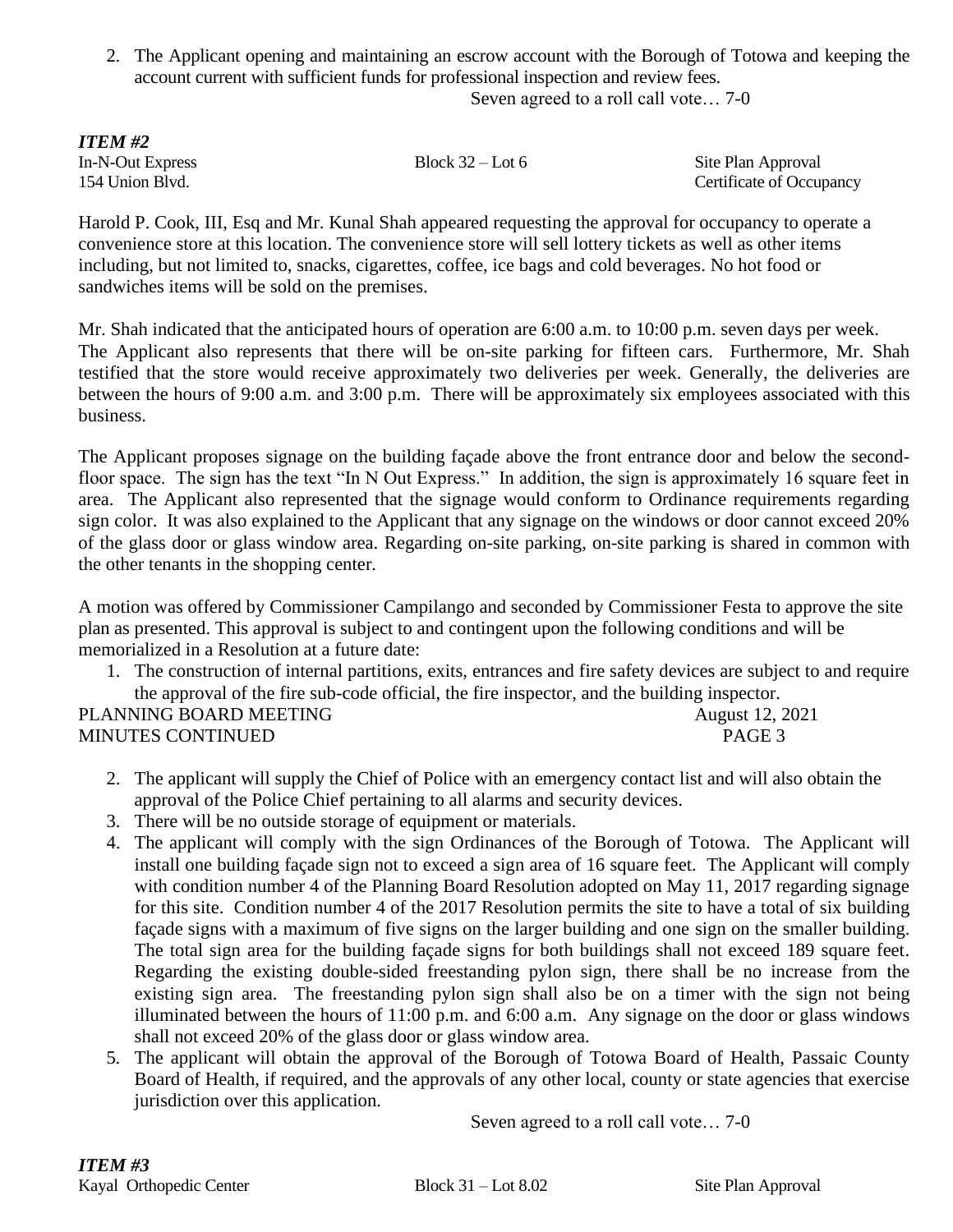Matthew G. Capizzi, Esq. Trevor Proshad and Maureen Flynn appeared requesting the approval of approximately 968 sq. ft. of space on the first floor to use as a medical office. The Applicant will continue the podiatric practice of Dr. Leodori.

The Applicant will occupy approximately 968 square feet of space on the first floor. The typical office hours will be Monday through Friday from 9:00 a.m. to 5:00 p.m. Patients are seen by appointment only. There will be three employees on-staff inclusive of one physician and two support staff. There is on-site parking in the rear of the building for six vehicles.

There is an existing freestanding sign and the Applicant will change the text on the sign to reflect Kayal Orthopaedic Center as the new occupant of the first floor of the property. The sign will have a black background with white text. The Applicant also proposes to install under the freestanding sign an additional sign with the Applicant's telephone number and website address. The total square footage of the proposed signage is 20.3 feet. This exceeds the maximum sign area allowed of 15 square feet. As a result, the Applicant requires design waiver relief for sign area. The Applicant also requested that the sign be permitted to be illuminated until midnight. The Board and the Applicant engaged in a discussion regarding signage.

A motion was offered by Commissioner Campilango and seconded by Commissioner Festa to approve the site plan with design waiver relief as presented. This approval is subject to and contingent upon the following conditions and will be memorialized in a Resolution at a future date:

- 1. The construction of internal partitions, exits, entrances and fire safety devices are subject to and require the approval of the fire sub-code official, the fire inspector, and the building inspector.
- 2. The applicant will supply the Chief of Police with an emergency contact list and will also obtain the approval of the Police Chief pertaining to all alarms and security devices.
- 3. There will be no outside storage of equipment or materials.

## PLANNING BOARD MEETING August 12, 2021 MINUTES CONTINUED **PAGE 4**

- 4. The Applicant will change the text on the existing freestanding sign in order to reflect the name of the new business. The Applicant is also permitted to have an extension to the sign to include the Applicant's telephone number and website address. The total sign area of 20.3 square feet is approved. Any signage or lettering on the glass windows or glass door shall not exceed 20% of the area of the glass window or glass door. The signage shall not be illuminated after midnight.
- 5. The applicant will obtain the approval of the Borough of Totowa Board of Health, Passaic County Board of Health, if required, and the approvals of any other local, county or state agencies that exercise jurisdiction over this application.
- 6. All terms and conditions of the Board's prior Resolutions shall remain in full force and effect except as satisfied or amended and not in conflict with this approval.

Seven agreed to a roll call vote… 7-0

| <b>ITEM#4</b>   |                    |                          |
|-----------------|--------------------|--------------------------|
| Giuseppe's Cafe | Block $93 -$ Lot 6 | Site Plan Approval       |
| 339 Union Blvd. |                    | Certificate of Occupancy |

Giuseppe Tramontana and John Racyn, Jr. appeared requesting the approval of approximately 225 sq. ft. of space to operate an Italian specialty store serving coffee, cappuccino, and other Italian specialty products.

Mr. Tramontana testified that there will be no cooking in the building. Food will be prepared at his restaurant Spiga and brought to the café. The anticipated hours of operation are 8:00 a.m. to 8:00 p.m. Tuesday,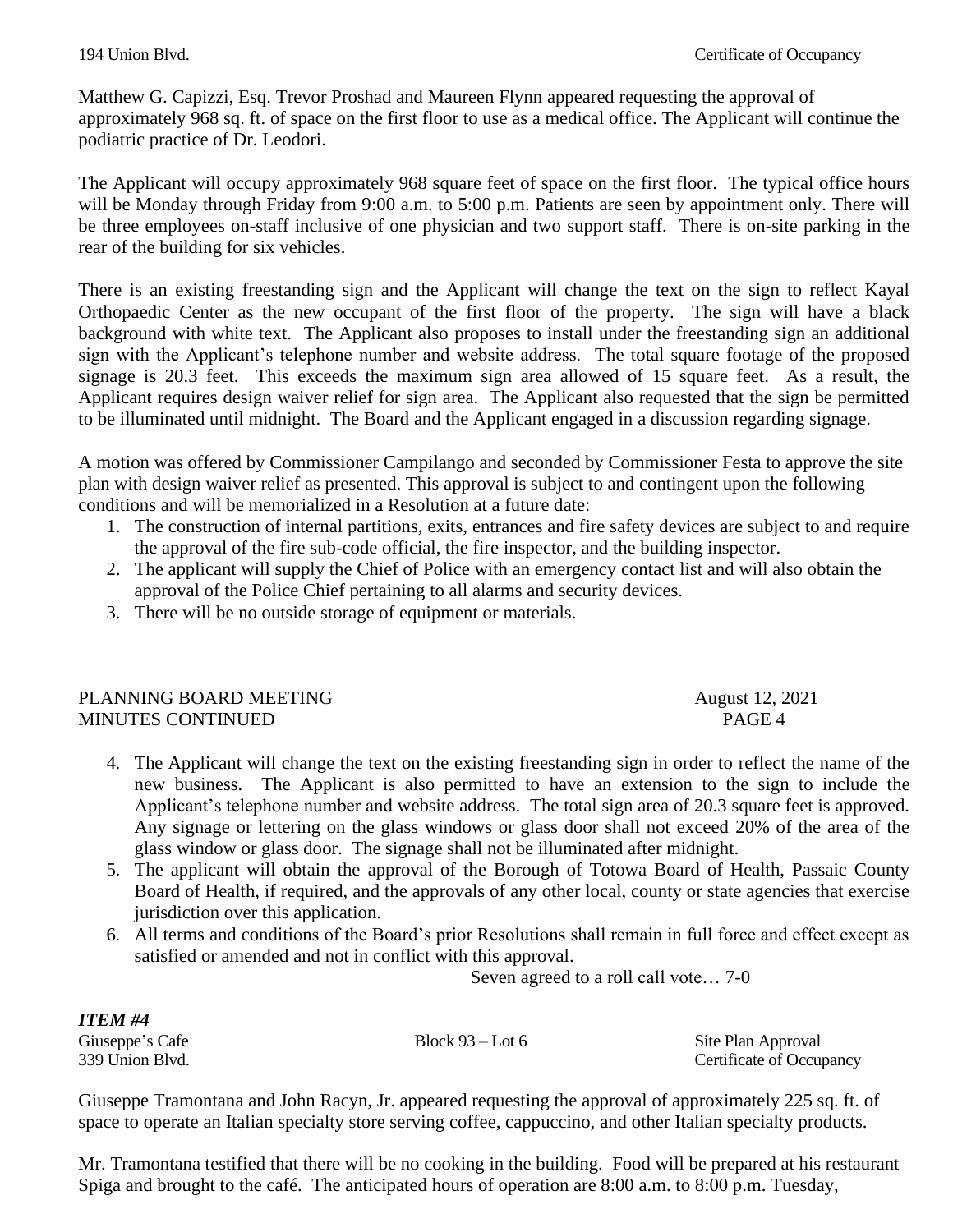Wednesday and Thursday, and 8:00 a.m. to 10:00 p.m. Friday, Saturday and Sunday. The business will be closed on Monday. Mr. Tramontana testified that there will be no cooking in the building. Food will be prepared at his restaurant Spiga and brought to the café.

The Applicant is proposing two building façade signs, one sign is approximately 24 square feet and the other sign is approximately 12 square feet for a total sign area of approximately thirty-six square feet.

The Applicant requires a design waiver in order to have two signs and for sign area, where 15 square feet is permitted and approximately 36 square feet is proposed.

A motion was offered by Commissioner Campilango and seconded by Commissioner Festa to approve the site plan with design waiver relief as presented. This approval is subject to and contingent upon the following conditions and will be memorialized in a Resolution at a future date:

- 1. The construction of internal partitions, exits, entrances and fire safety devices are subject to and require the approval of the fire sub-code official, the fire inspector, and the building inspector.
- 2. The applicant will supply the Chief of Police with an emergency contact list and will also obtain the approval of the Police Chief pertaining to all alarms and security devices.
- 3. There will be no outside storage of equipment or materials.
- 4. Applicant complying with the sign Ordinances of the Borough of Totowa. The Applicant is permitted to replace the existing signage with signage to reflect the name of the new business. The Applicant is permitted to have two building signs with a total sign area not to exceed 36 square feet in accordance with the Sign Plan prepared by Signarama and submitted to the Planning Board as part of the application package. Any signage or lettering on the glass windows or glass door shall not exceed 20% of the area of the glass window or glass door.
- 5. The applicant will obtain the approval of the Borough of Totowa Board of Health, Passaic County Board of Health, if required, and the approvals of any other local, county or state agencies that exercise jurisdiction over this application.

Seven agreed to a roll call vote… 7-0

PLANNING BOARD MEETING August 12, 2021 MINUTES CONTINUED **PAGE 5** 

A motion was offered by Commissioner Campilango and seconded by Commissioner Vice Chairman Coiro to approve the Planning Board Minutes of June 24, 2021 as prepared.

Six agreed on a roll call vote……….6-0 Commissioner Ferraro abstained

A motion was offered by Commissioner Campilango and seconded by Commissioner Vice Chairman Coiro to approve the Planning Board Minutes of July 8, 2021 as prepared.

Five agreed on a roll call vote……….5-0 Commissioners Ferraro and Festa abstained

## **RESOLUTIONS:**

A motion was offered by Commissioner Campilango and seconded by Vice Chairman Coiro to approve the resolution for Three Crown – Block 9, Lots 1 and 3 as presented.

Five agreed on a roll call vote……….5-0

A motion was offered by Commissioner Campilango and seconded by Vice Chairman Coiro to approve the resolution for 922 RVD, LLC – Blk. 169 – Lot 5 as presented.

Six agreed on a roll call vote……….6-0

A motion was offered by Commissioner Campilango and seconded by Vice Chairman Coiro to approve the resolution for I Bake Fresh, LLC – Blk. 11 – Lot 7.01 as presented.

Five agreed on a roll call vote……….5-0